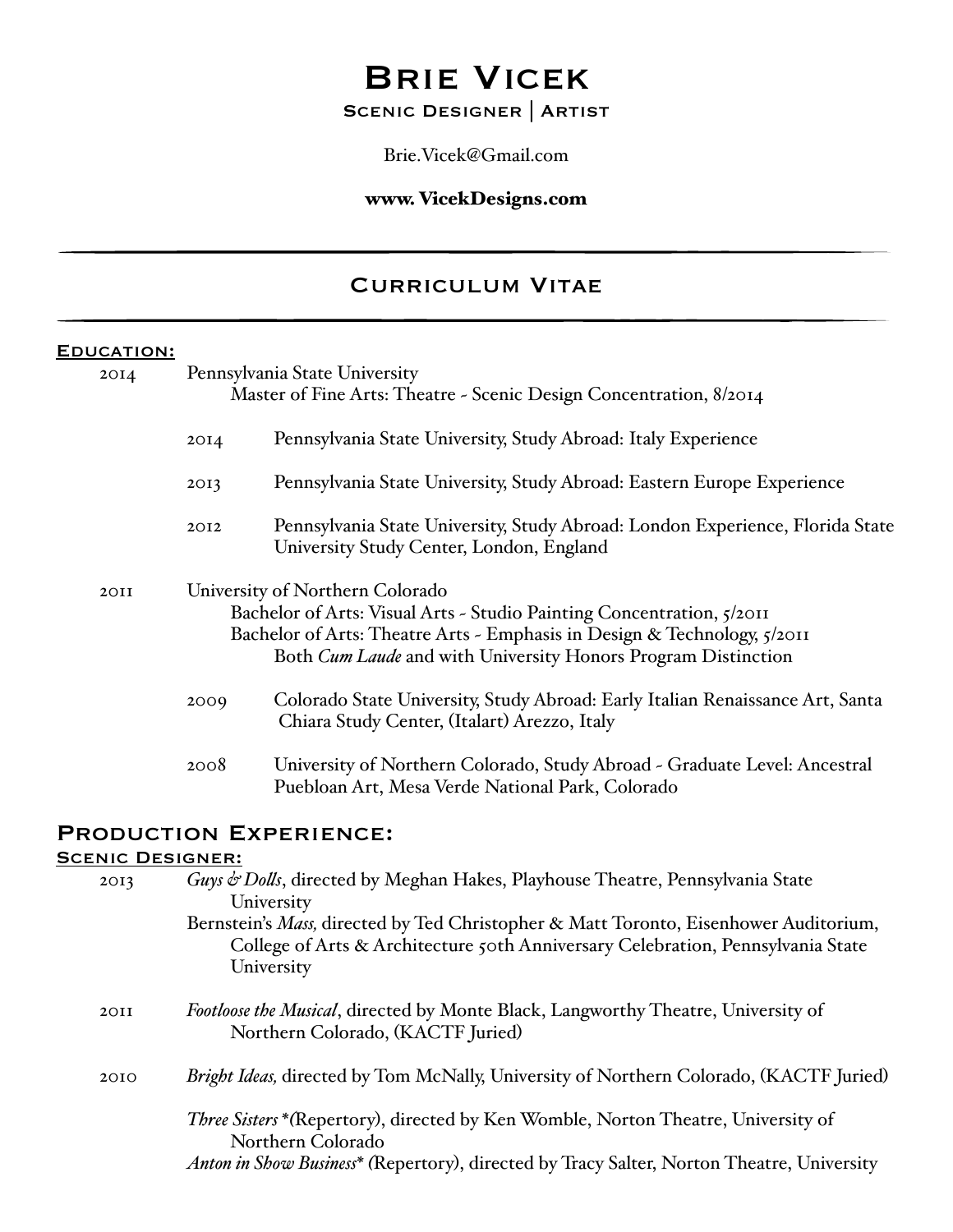|             | of Northern Colorado<br>*2010 KACTF Meritorious Scenic Design Award                                                                                                                                                                                                                           |
|-------------|-----------------------------------------------------------------------------------------------------------------------------------------------------------------------------------------------------------------------------------------------------------------------------------------------|
| 2009        | Handel's Serse (Opera), directed by Brian Luedloff, Langworthy Theatre, University of<br>Northern Colorado                                                                                                                                                                                    |
|             | <b>CHARGE SCENIC ARTIST:</b>                                                                                                                                                                                                                                                                  |
| 20I4        | Next to Normal, designed by Leno Toyos, Pavilion Theatre, Pennsylvania State University                                                                                                                                                                                                       |
| 2013        | Love's Labors Lost, designed by Karl Jacobson, Pavilion Theatre, Pennsylvania State<br>University                                                                                                                                                                                             |
| 2012        | In the Red and Brown Water, designed by Milagros Ponce de Leon, Playhouse Theatre,<br>Pennsylvania State University<br>From Up Here, designed by Damian Charkiewics, Downtown Theatre, Pennsylvania State<br>University                                                                       |
|             | Grand Hotel, designed by Gillian Bowden, Pavilion Theatre, Pennsylvania State University                                                                                                                                                                                                      |
| <b>20II</b> | Frightmare Before Christmas, designed by Shannon Knox, Playhouse Theatre, Pennsylvania<br><b>State University</b>                                                                                                                                                                             |
| 2009        | Chess, designed by Frank Chavez, Langworthy Theatre, University of Northern Colorado<br>Beauty Queen of Leenane, designed by Aaron Sheckler, Norton Theatre, University of<br>Northern Colorado                                                                                               |
| 2008        | Into the Woods, designed by James Rogers, Norton Theatre, University of Northern<br>Colorado                                                                                                                                                                                                  |
|             | <b>SCENE PAINTING EXPERIENCE:</b>                                                                                                                                                                                                                                                             |
| $2013 - 14$ | Paint Shop Supervisor, Pennsylvania State University<br>2013: No Place to Be Somebody (Assistant Charge), Dead State (Haunted House), Guys & Dolls<br>2014: Into the Woods, Blood at the Root                                                                                                 |
| 2013        | Pennsylvania Centre Stage Paint Supervisor, Pennsylvania State University<br>Good People, Downtown Theatre, designed by Shannon Knox<br>Doubt, Downtown Theatre, designed by Dan Robinson<br><b>Sheriff's Town Scenic Painter, Outside Contracting</b>                                        |
|             | Co-Scenic Designer/Scenic Painter, Cultural Conversations 2013, Downtown Theatre, with<br>Val Narhood & Damian Charkiewics, Artistic Direction by Susan Russell,<br>Pennsylvania State University                                                                                             |
| $2012 - 13$ | <b>Paint Shop Supervisor, Pennsylvania State University</b><br>2013: Love's Labour's Lost, Bernstein's Mass, 25th Annual Spelling Bee<br>2012: From Up Here, Sweeney Todd, In the Red and Brown Water, All Night Strut                                                                        |
| 2012        | Pennsylvania Centre Stage Paint Staff, Pennsylvania State University<br>Beehive, Downtown Theatre, designed by Michael Benson<br>I Love You, You're Perfect, Now Change, Downtown Theatre, designed by Milagros<br>Ponce de Leon<br><b>Sheriff's Town Scenic Painter, Outside Contracting</b> |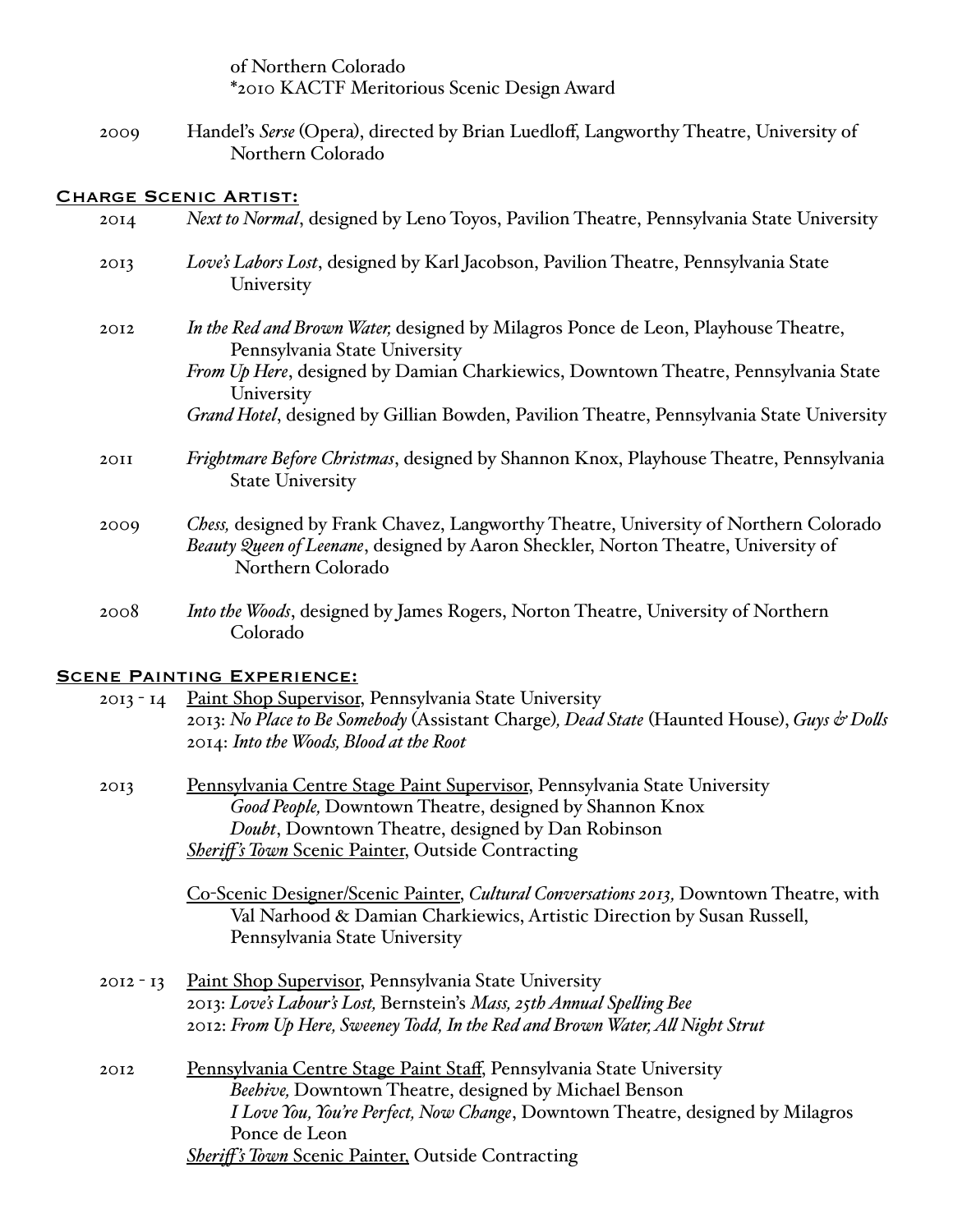|             | Graduate Assistant Paint & Properties Staff, Pennsylvania State University<br>Grand Hotel, Gizmo                                                                                                                                                                                                                                                                                                                                                                                                                                                                                                                                                                                                                                                                                         |
|-------------|------------------------------------------------------------------------------------------------------------------------------------------------------------------------------------------------------------------------------------------------------------------------------------------------------------------------------------------------------------------------------------------------------------------------------------------------------------------------------------------------------------------------------------------------------------------------------------------------------------------------------------------------------------------------------------------------------------------------------------------------------------------------------------------|
| 2OII        | Graduate Assistant Paint Staff, Pennsylvania State University<br>Radio Golf, All My Sons, Kiss Me Kate, Metamorphosis, Frightmare Before Christmas                                                                                                                                                                                                                                                                                                                                                                                                                                                                                                                                                                                                                                       |
| 2010        | Little Theatre of the Rockies Paint Staff, University of Northern Colorado<br>Tintypes, Lady with All the Answers & Steel Magnolias, Norton Theatre, designed by<br>Zachary Keller<br>25th Annual Spelling Bee, Langworthy Theatre, designed by Frank Chavez (Rental)<br>Chicago, Langworthy Theatre, designed by J. David Blatt                                                                                                                                                                                                                                                                                                                                                                                                                                                         |
|             | 2007 - 10 School of Theatre Arts and Dance Paint Staff, University of Northern Colorado,<br>Supervisor: Mary Lucas<br>2010: Guys and Dolls, El Viaje de Beatriz, Three Sisters, Anton in Show Business, Twelfth Night<br>or The Gun Fight at the Illyria Corral<br>2009: Merchant of Venice, Holes, CPVA Gala, Eclipsed, Handel's Serse, Assassins, Beauty Queen of<br>Leenane, CPVA Gala 2009, Chess<br>2008: Cabaret, The Intelligent Design of Jenny Chow, Dido & Aneas, Turandot, CPVA Gala 2008,<br>Amadeus, Elephant Man, Into the Woods, Holiday Dance 2008, Almost Maine, Cendrillon<br>(Opera)<br>2007: 2007 Holiday Dance Show, Little Women, The Rocky Horror Show, Heartbreak House,<br>Crumbs from the Table of Joy, Titanic, Flags, Bacoñ<br><b>ASSOCIATED EXPERIENCE:</b> |
| $2009 - II$ | Design Lab Monitor, University of Northern Colorado                                                                                                                                                                                                                                                                                                                                                                                                                                                                                                                                                                                                                                                                                                                                      |
| 2008        | Properties Master, The Intelligent Design of Jenny Chow, directed by Ken Womble, Norton<br>Theatre, University of Northern Colorado<br>Assistant Scenic Designer, Into the Woods, designed by James Rogers, Norton Theatre,<br>University of Northern Colorado<br>Assistant Scenic Designer, Amadeus (digital media), designed by Marc Haniuk,<br>Langworthy Theatre, University of Northern Colorado                                                                                                                                                                                                                                                                                                                                                                                    |
| $2007 - 8$  | Point Source Audio Staff, Owner: Tim Jarrell<br>Augustana, Springfest Concert Sound Crew, Nottingham Field, University of<br>Northern Colorado<br>Magdalen Hsu-Li Concert, Spotlight Operator, University Ballrooms, University of<br>Northern Colorado<br>X'd Out of Society, Sound Operator, Student Diversity Council Sponsored Event,<br>Turner Green, University of Northern Colorado<br>UNC Alumni Banquet, Spotlight Operator, University Ballrooms, University of<br>Northern Colorado<br><b>Assistant Stage Manager, The Rocky Horror Show, directed by Vance Fulkerson, Norton</b><br>Theatre, University of Northern Colorado, Wells Fargo Theatre, Denver<br>Convention Center & KACTF Region VII Competition, Laramie, WY                                                   |
| 2007        | <b>Costume Crafts Supervisor, Urinetown (Physically Handicapped Actors and Musical</b><br>Artists League) designed by Mallory K. Nelson, Space Theatre, Denver Center for<br>the Performing Arts<br>Assistant Stage Manager, Spring Opera Scenes, directed by Brian Luedloff, Langworthy                                                                                                                                                                                                                                                                                                                                                                                                                                                                                                 |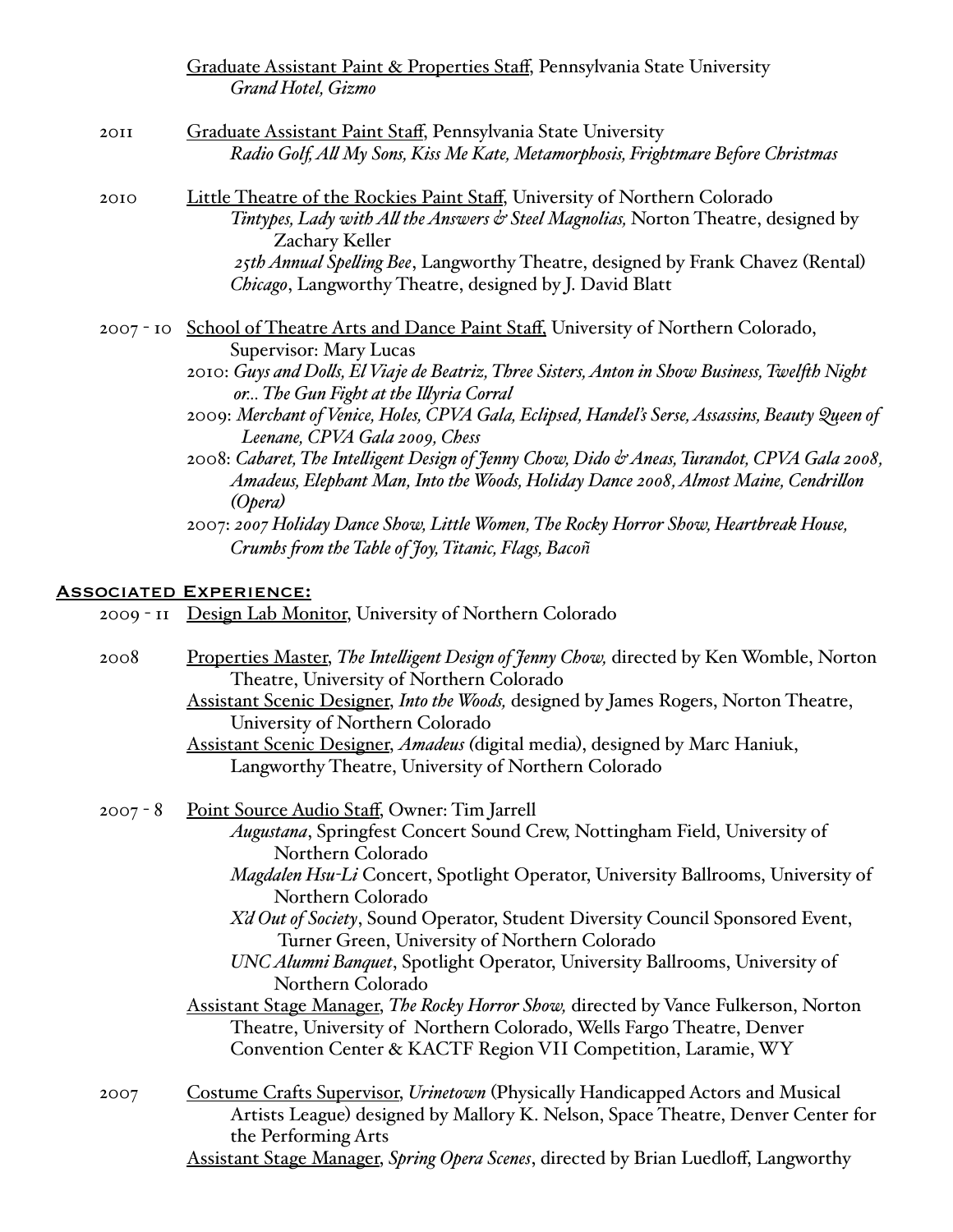| <b>TEACHING EXPERIENCE:</b> |                                                                                                    |  |
|-----------------------------|----------------------------------------------------------------------------------------------------|--|
|                             | <b>COURSE DESCRIPTIONS:</b>                                                                        |  |
| 20I4                        | THEA 253 Scene Painting (Fall)                                                                     |  |
|                             | (Instructor, Part Time Faculty)                                                                    |  |
|                             | Introduction to painting scenery for the theatre; methods and materials.                           |  |
|                             | THEA 453 Advanced Scene Painting (Fall)                                                            |  |
|                             | (Instructor, Part Time Faculty)                                                                    |  |
|                             | Specialty course in scenic painting for theatre with special topic in fabrics.                     |  |
|                             | THEA 454 Period Research (Spring)                                                                  |  |
|                             | (Teacher's Assistant, Instructor: Dan Robinson)                                                    |  |
|                             | A survey of classical Western Architecture from Ancient Greek - Present.                           |  |
| 2013                        | THEA 253 Scene Painting (Fall)                                                                     |  |
|                             | (Instructor, Advisor: Milagros Ponce de Leon)                                                      |  |
|                             | Introduction to painting scenery for the theatre; methods and materials.                           |  |
|                             | THEA 100 Introduction to Theatre, Guest Speaker (Fall)                                             |  |
|                             | (Instructor: Bill Doan, Presented with Andrew Haag)                                                |  |
|                             | Guest lecture on the design and technological process of producing theatre.                        |  |
| 2012                        | THEA 253 Scene Painting (Fall)                                                                     |  |
|                             | (Teacher's Assistant, Instructor: Milagros Ponce de Leon)                                          |  |
|                             | Introduction to painting scenery for the theatre; methods and materials.                           |  |
|                             | <b>PUBLICATIONS AND PRESENTATIONS:</b>                                                             |  |
| <b>20II</b>                 | Technically Art: An Exploration through the Fine Art of Theatrical Scenic Design and Its Evolution |  |
|                             | and Development into a Performing and Collaborative Art. University Honors Program                 |  |
|                             | Thesis. U. of Northern Colorado. Greeley.                                                          |  |
|                             | "27th Annual Front Range History of Art and Visual Culture Student Symposium,"                     |  |
|                             | Presenter, Technically Art. Visual Arts Complex, U. of Colorado at Boulder. 16 Apr.<br>2011.       |  |
|                             | "University of Northern Colorado's Annual Research Conference during Academic                      |  |
|                             | Excellence Week." Presenter, Technically Art. University Center, U. of Northern<br>Colorado.       |  |
|                             | Leveraging the Theatrical Time Machine: The Art of the Scene Change in a Modern Musical.           |  |
|                             | School of Theatre Arts & Dance Capstone. U. of Northern Colorado. Greeley.                         |  |
| 2008                        | Starbuck, Jennifer. "A Higher Learning." Interview. Northern Vision Winter 2008: 14-17.            |  |
| 2007                        | Greenwood Village Teen Art Board Workshop Presenter, Curtis Arts and Humanities                    |  |
|                             | Center, Greenwood Village, CO                                                                      |  |
| 2006                        | The Crazy Women of Tennessee Williams. Writing Contributor, Designer & Actor. Arapahoe             |  |
|                             | <b>High School Theatre Company</b>                                                                 |  |
|                             | A Child's Heaven. Short Story. MUSE Literary Arts Magazine.                                        |  |

### EXHIBITIONS: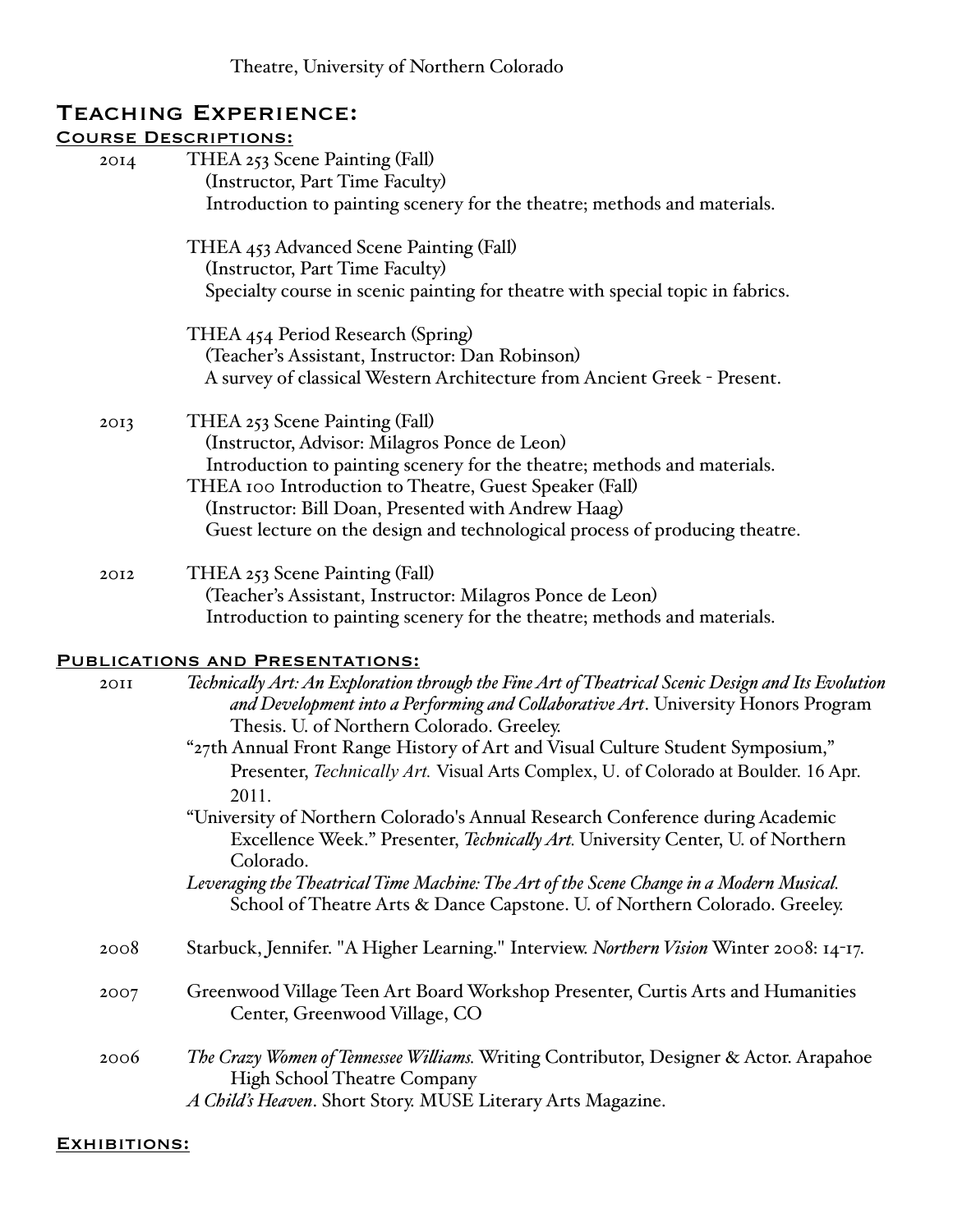| 20I4                      | "Youth Art Month", Scholarship Guest Exhibitor, Curtis Arts and Humanities Center,<br>Greenwood Village, CO                                                                                                                                                       |
|---------------------------|-------------------------------------------------------------------------------------------------------------------------------------------------------------------------------------------------------------------------------------------------------------------|
| 2012                      | "End of the Beginning: Realizing the Sustainable Imagination", Display of Theatrical<br>Models: Dames at Sea, Anna Karenina & Golden Age. National Conference on the<br>Beginning Design Student, School of Arts & Architecture, Pennsylvania State<br>University |
| 2010                      | "Black & White Photography Finals Exhibition", U. of Northern Colorado Arts Annex,<br><b>Best in Show Series</b>                                                                                                                                                  |
| 2008                      | "UNC CPVA Gala Benefit Performance and Art Show", Juried, Tointon Gallery, Greeley,<br>Colorado<br>"Scholarship Awards Exhibit", Juried, Curtis Arts & Humanities Center, Greenwood<br>Village, CO                                                                |
| 2005                      | "Art Attack" Juried, Arapahoe High School. Best in Show Linoleum Print.                                                                                                                                                                                           |
| 2004                      | "Excellence in Art" Juried Showcase, Curtis Arts and Humanities Center, Greenwood<br>Village, CO<br>"Wearable Art" Juried Show, Curtis Arts and Humanities Center, Greenwood Village,<br>CO                                                                       |
| 2003                      | "Live Art", Curtis Arts and Humanities Center, Greenwood Village, CO                                                                                                                                                                                              |
| 2002                      | "Excellence in Art" Juried Showcase, Curtis Arts and Humanities Center, Greenwood<br>Village, CO                                                                                                                                                                  |
| <b>AWARDS AND HONORS:</b> |                                                                                                                                                                                                                                                                   |
| 20I4                      | Anne Gibson Award for Theatre Design & Technology, School of Theatre, Pennsylvania<br><b>State University</b>                                                                                                                                                     |
|                           | 2007 - II University of Northern Colorado Dean's List                                                                                                                                                                                                             |
| 2OII                      | David and Dawn Grapes Director's Award, School of Theatre Arts and Dance, University<br>of Northern Colorado                                                                                                                                                      |
| 2010                      | Kennedy Center American Theatre Festival Meritorious Achievement in Scenic Design<br>Three Sisters / Anton in Show Business Repertory Designs, directed by Ken Womble /<br>Tracy Salter, University of Northern Colorado                                          |
| 2009                      | B. William Van Loo Memorial Award (Academic Scholarship), University of Northern<br>Colorado                                                                                                                                                                      |
| 2008                      | Alpha Psi Omega "Tommy Award" for Best Properties Master                                                                                                                                                                                                          |
| 2006                      | Arapahoe County Arts Student Scholarship<br>Albert E. Cole Memorial Scholarship<br>Best Cameo Actress, The Sound of Music / Rebel Without A Cause, AHS Theatre<br>Arapahoe High School Scholar's Activity Award<br>Lettered in Theatre                            |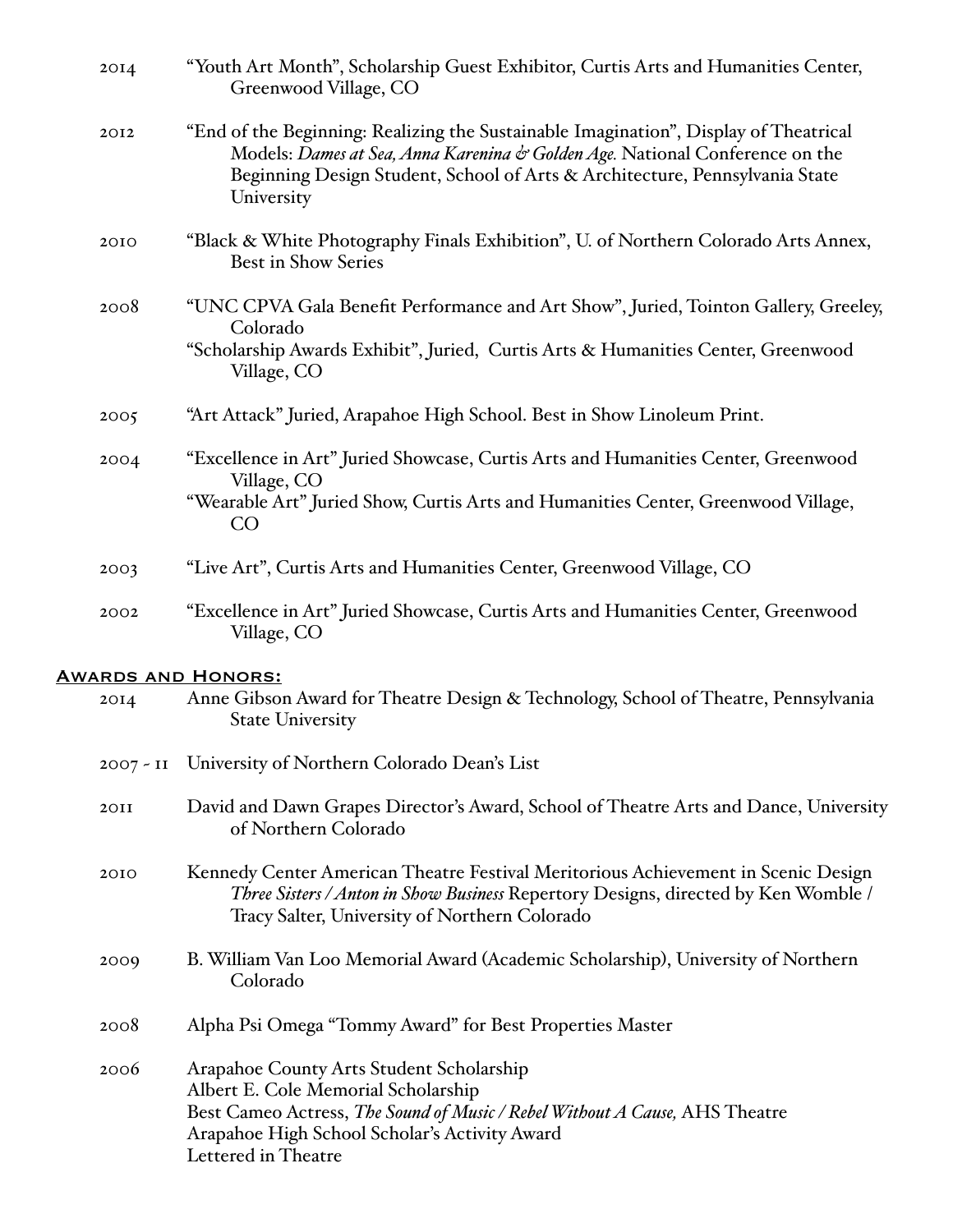## Academic Letter

2004 Lettered in Chess

# Conventions and Workshops Attended:

| 2015        | United States Institute for Theatre Technology, Convention & Stage Expo, Cincinnati,<br>OН                                                                                                                                                                                                                                                                                             |
|-------------|----------------------------------------------------------------------------------------------------------------------------------------------------------------------------------------------------------------------------------------------------------------------------------------------------------------------------------------------------------------------------------------|
| 2014        | United States Institute for Theatre Technology, Convention & Stage Expo, Ft. Worth, TX                                                                                                                                                                                                                                                                                                 |
| 2OII        | 27th Annual Front Range History of Art and Visual Culture Student Symposium, Visual<br>Arts Complex, University of Colorado at Boulder, CO<br>"University of Northern Colorado's Annual Research Conference during Academic<br>Excellence Week." Presenter, Technically Art. University Center, U. of Northern<br>Colorado.                                                            |
|             | University/Resident Theatre Association Conference, Chicago, IL<br>United States Institute for Theatre Technology, Convention & Stage Expo, Charlotte, NC                                                                                                                                                                                                                              |
| 2010        | United States Institute for Theatre Technology, Convention & Stage Expo, Kansas City,<br>MO                                                                                                                                                                                                                                                                                            |
| 2009        | "University of Northern Colorado's Annual Research Conference during Academic<br>Excellence Week." University Center, U. of Northern Colorado.<br>United States Institute for Theatre Technology, Convention & Stage Expo, Cincinnati,<br><b>OH</b>                                                                                                                                    |
| 2008        | Kennedy Center American Theatre Festival Regional Competition (Region VII), Laramie,<br>WY, Rocky Horror Show, directed by Vance Fulkerson, University of Northern<br>Colorado<br>"Lead-On" Leadership Opportunities Conference, Presenter, Women's Resource Center,<br>University of Northern Colorado<br>Colorado State Thespian Conference, Presenter Rocky Horror Show, Denver, CO |
| 2007        | "Lead-On" Leadership Opportunities Conference, Presenter, Women's Resource Center,<br>University of Northern Colorado<br>Colorado State Thespian Conference, School of Theatre & Dance Student<br>Representative, Denver, CO                                                                                                                                                           |
| 2006        | "Lead-On" Leadership Opportunities Conference, University of Northern Colorado                                                                                                                                                                                                                                                                                                         |
| 2005        | Colorado State Thespian Conference, Denver, CO                                                                                                                                                                                                                                                                                                                                         |
|             | <b>COMMUNITY SERVICE:</b>                                                                                                                                                                                                                                                                                                                                                              |
| 2013-14     | PSU School of Theatre Student Advisory Board Member                                                                                                                                                                                                                                                                                                                                    |
| $20I2 - I3$ | Penn State Cultural Conversations New Works Festival Production Volunteer Staff                                                                                                                                                                                                                                                                                                        |
| $2009 - II$ | UNC College of Performing and Visual Arts Community Advisory Board Student<br>Member<br>Art Day, School of Visual Arts, Audio Crew and Volunteer, University of Northern<br>Colorado (2009, 2010, 2011)                                                                                                                                                                                |